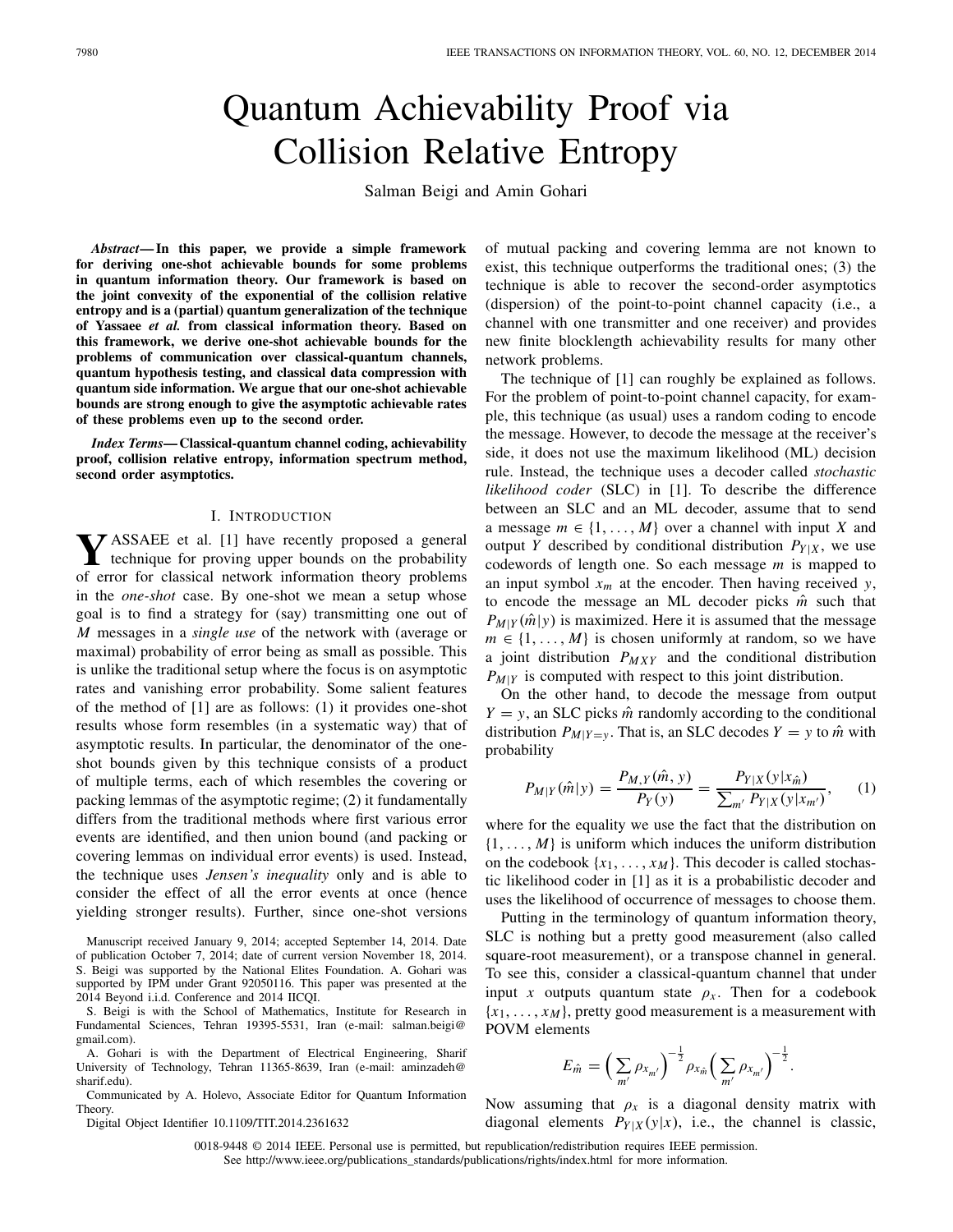then  $E_{\hat{m}}$  is a diagonal matrix with diagonal elements given by (1). So SLC is indeed a special case of pretty good measurements in quantum theory. For the definition of transpose channel and to verify that it is a generalization of SLC see [2].

In the technique proposed by [1], the expected value of the probability of successful decoding for a random codebook is bounded from below using Jensen's inequality. This simple technique is general enough to be applied to several problems in classical network information theory, and interestingly gives a tight asymptotic bound up to the second order for the point-to-point channel capacity problem.

*Our Contributions:* Motivated by the appealing features of the technique of [1], we are interested to see if it extends to quantum information theory. In this paper we provide a partial generalization that in particular can be applied to the problems of communication over classical-quantum (c-q) channels, quantum hypothesis testing, and classical data compression with quantum side information. To analyze these problems, we observe that the probability of successful decoding can be written in terms of *collision relative entropy* [3]. Then to find a lower bound on the expectation value of the probability of successful decoding (over the random choice of codewords) we use the joint convexity of the exponential of collision relative entropy and apply Jenssen's inequality. This, for instance, gives a lower bound on the one-shot capacity of c-q channels in terms of collision relative entropy. To compute the asymptotics of this bound we prove a lower bound on the collision relative entropy in terms of another quantity called *information spectrum relative entropy* whose asymptotics, up to the second order, has been computed by Tomamichel and Hayashi [4]. This gives a simple proof for the achievability parts of the second order asymptotics of the problems of the capacity of c-q channels recently computed by Tomamichel and Tan [5], quantum hypothesis testing previously computed by Tomamichel and Hayashi [4] and Li [6], and classical data compression with quantum side information previously derived by Tomamichel and Hayashi [4].

*Related Works:* One-shot achievable bounds (and converses) for c-q channel coding were also derived by Wang and Renner [7] and Datta et al. [8] (see also [9]). The one-shot achievability result of [7] has very recently been used by Tomamichel and Tan [5] to compute the dispersion of c-q channels. This one-shot achievable bound is proved using the Hayashi-Nagaoka operator inequality [9, Lemma 2]. To prove our results however, we do not use this inequality. Quantum hypothesis testing and data compression with quantum side information in the one-shot case have also been studied in [8], [10], and [11] respectively.

## *A. Notation*

Throughout this paper we assume that all random variables have finite alphabets and quantum systems have finite dimensions. Quantum and classical systems are denoted by uppercase letters  $B, X$  etc. We save  $X$  to denote classical systems whose alphabet set is denoted by calligraphic letter *X*. So a density matrix  $\rho_X$  over *X* is determined by its diagonal elements that are indexed by elements  $x \in \mathcal{X}$ , i.e.,  $\rho_X = \sum_{x \in \mathcal{X}} p_X(x)|x\rangle\langle x|$ , where  $p_X$  is a distribution over  $X$ . In this paper we consider samples from this distribution whose outcomes are elements of  $X$ . However, to distinguish elements  $x \in \mathcal{X}$  with samples drawn from  $p_X$  we denote the latter by *mathtt* lowercase x. As a result, letting  $\rho_{XB}$  to be a density matrix over the joint system  $XB$ ,

$$
\rho_{XB} = \sum_{x \in \mathcal{X}} p_X(x) |x\rangle\langle x| \otimes \rho_x,
$$

it is important to differentiate between  $\rho_x$  and  $\rho_x$ ; while the former is the state of *B* when the subsystem *X* is in the state *x*, the latter is a random density matrix, taking the value of  $\rho<sub>x</sub>$ when  $x = x$ . Needless to say,  $\rho_X$  is the marginal density matrix over *X*.

For a positive semidefinite *U* we use  $U^{-1}$  for the inverse of  $U$  restricted to supp $(U)$  which is the span of eigenvectors of  $U$ with non-zero eigenvalues. Thus  $UU^{-1} = U^{-1}U$  is equal to the projection on supp $(U)$  and not necessarily *I*, the identity operator.

All logarithms and exponential functions in the paper are in base 2.

# II. COLLISION RELATIVE ENTROPY AND INFORMATION SPECTRUM

For density matrix  $\rho$  and positive semidefinite (not necessarily normalized)  $\sigma$ , the collision relative entropy or collision divergence is defined by

$$
D_2(\rho \| \sigma) = \log \text{tr}\left[\left(\sigma^{-\frac{1}{4}}\rho \sigma^{-\frac{1}{4}}\right)^2\right],\tag{2}
$$

if supp( $\rho$ )  $\subseteq$  supp( $\sigma$ ), and by  $D_2(\rho||\sigma) = \infty$  otherwise. This quantity (as a conditional entropy) was first introduced in [3, Definition 5.3.1] and has found applications in quantum information theory [12]–[14]. Collision divergence is a member of the family of quantum (sandwiched) Rényi divergences defined in [15] and [16] (and before that in talks [17] and [18]), and further studied in [19] and [20]. Some of the known properties of  $D_2(\cdot\|\cdot)$  are as follows:

*Theorem 1 ([15], [16]): Collision relative entropy satisfies the following properties:*

- (Positivity) *For (normalized) density matrices* ρ,σ *we have*  $D_2(\rho || \sigma) > 0$ *.*
- (Data processing) *For any quantum channel N we have*  $D_2(\rho || \sigma) \geq D_2(\mathcal{N}(\rho) || \mathcal{N}(\sigma)).$
- (Joint convexity)  $\exp D_2(\cdot\|\cdot)$  *is jointly convex, i.e., for density matrices* ρ*<sup>x</sup> and positive semidefinite* σ*<sup>x</sup> and probability distribution p*(*x*) *we have*

$$
\sum_{x} p(x) \exp D_2(\rho_x \| \sigma_x) \geq \exp D_2(\rho \| \sigma),
$$

*where*  $\rho = \sum_{x} p(x) \rho_x$  *and*  $\sigma = \sum_{x} p(x) \sigma_x$ .

• (Monotonicity in  $\sigma$ ) *If*  $\sigma' \geq \sigma'$  *then*  $D_2(\rho || \sigma') \leq$  $D_2(\rho||\sigma)$ .

The other important quantity that we use in this paper, is the *information spectrum relative entropy* introduced by Tomamichel and Hayashi [4]. We need the following notation to define this relative entropy.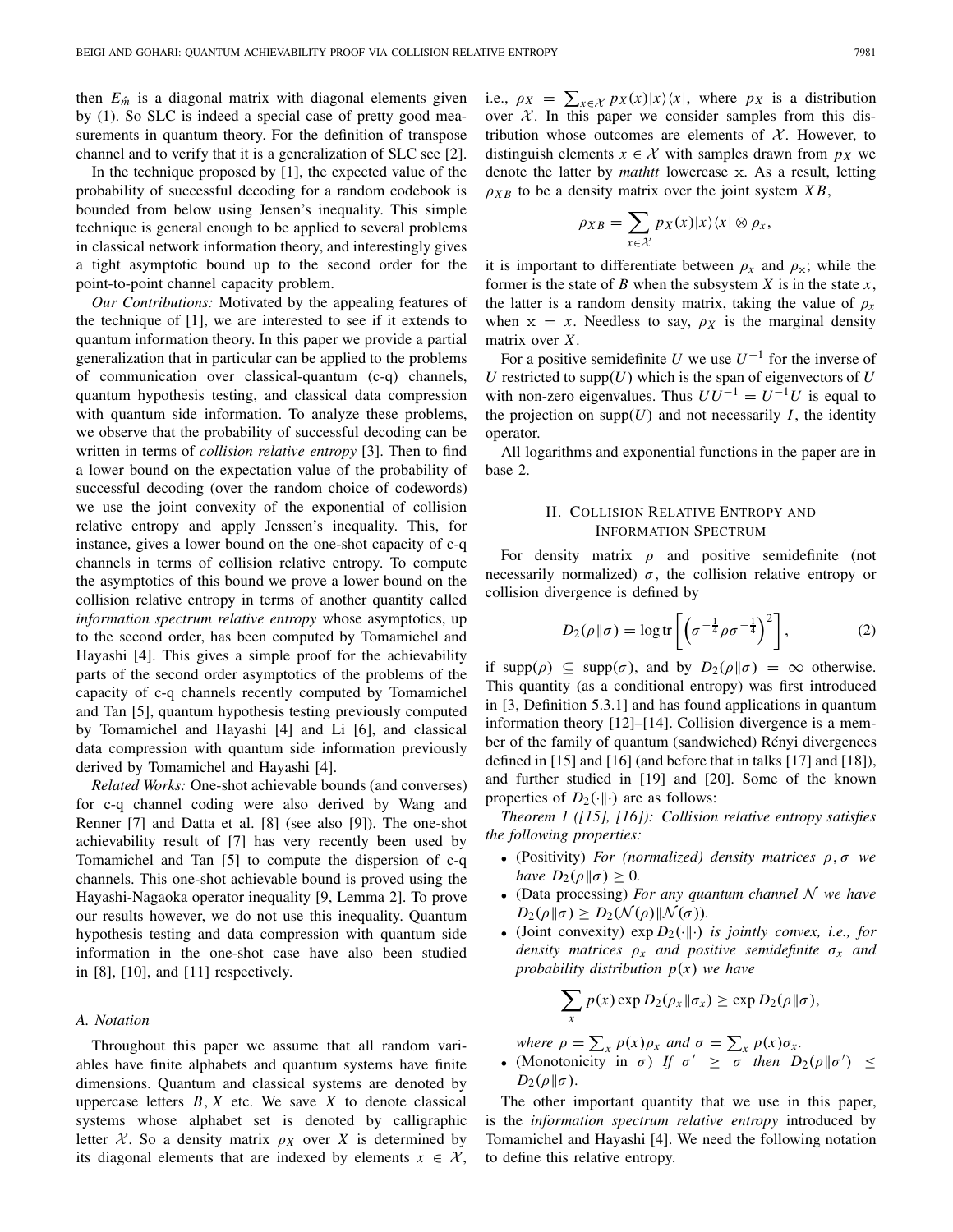For a hermitian matrix *U* let  $\Pi_{U>0}$  be the *orthogonal* projection onto the union of eigenspaces of *U* with non-negative eigenvalues. Also for two hermitian operators *U*, *V* let  $\Pi_{U \geq V} = \Pi_{U - V \geq 0}$ . Now for density matrix  $\rho$  and positive semidefinite  $\sigma$  and  $\epsilon > 0$ , define the information spectrum relative entropy by

$$
D_s^{\epsilon}(\rho \| \sigma) := \sup \big\{ R | \operatorname{tr}(\rho \Pi_{\rho \leq 2^R \sigma}) \leq \epsilon \big\}.
$$

Information spectrum relative entropy is used in [4] to compute the second order asymptotics of some information processing tasks including quantum hypothesis testing and source coding with quantum side information. The reason for introducing  $D_s^{\epsilon}(\cdot|\cdot)$  is that its second order asymptotics can be computed in terms of relative entropy and relative entropy variance. To express this result we first need the following definition:

*Definition 1 ([4], [6]): The information variance or the relative entropy variance*  $V(\rho||\sigma)$  *is defined by* 

$$
V(\rho||\sigma) := \text{tr}(\rho(\log \rho - \log \sigma - D(\rho||\sigma))^2).
$$

*Here D*( $\rho || \sigma$ ) *is the relative entropy D*( $\rho || \sigma$ ) := tr( $\rho$ (log  $\rho$  –  $\log \sigma$ )).

*Theorem 2 ([4]): For every two density matrices*  $\rho$ ,  $\sigma$ , fixed  $1$  *neorem*  $2(14)$ : *For every two dens*<br> $0 < \epsilon < 1$  and  $\delta = O(1/\sqrt{n})$  we have

$$
D_s^{\epsilon\pm\delta}(\rho^{\otimes n}||\sigma^{\otimes n}) = nD(\rho||\sigma) + \sqrt{nV(\rho||\sigma)}\Phi^{-1}(\epsilon) + O(\log n),
$$

where  $\Phi$  is the cumulative distribution of the standard nor*mal distribution*  $\Phi(u) := \int_{-\infty}^{u} \frac{1}{\sqrt{2\pi}} e^{-\frac{1}{2}t^2} dt$ , and  $\Phi^{-1}(\epsilon) =$  $\sup\{u \mid \Phi(u) \leq \epsilon\}.$ 

Since this result is not explicitly proved in [4], here for the sake of completeness we present a proof.

*Proof:* Equation (34) of [4] states that

$$
D_h^{\epsilon}(\rho^{\otimes n}||\sigma^{\otimes n}) = nD(\rho||\sigma) + \sqrt{nV(\rho||\sigma)}\Phi^{-1}(\epsilon) + O(\log n),
$$

where  $D_h^{\epsilon}(\cdot|\cdot)$  denotes the *hypothesis testing* relative entropy (see [4] for its definition). This equation is proved in [4] using equation (33) and the inequality in the beginning of Section VI A of [4]. It is not hard to see that by the same argument for every  $\epsilon > 0$  and  $\delta = O(1/\sqrt{n})$  we have

$$
D_h^{\epsilon\pm\delta}(\rho^{\otimes n}||\sigma^{\otimes n}) = nD(\rho||\sigma) + \sqrt{nV(\rho||\sigma)}\Phi^{-1}(\epsilon) + O(\log n).
$$

On the other hand, from [4, Lemma 12] for  $0 < \delta' < \epsilon$  we have

$$
D_h^{\epsilon-\delta'}(\rho^{\otimes n} \|\sigma^{\otimes n}) + \log \delta' \leq D_s^{\epsilon}(\rho^{\otimes n} \|\sigma^{\otimes n}) \leq D_h^{\epsilon}(\rho^{\otimes n} \|\sigma^{\otimes n}).
$$

The proof is then completed by putting the above two equations together.

In this paper we derive our achievability bounds in terms of collision relative entropy. In the following theorem we prove a lower bound on the collision relative entropy in terms of information spectrum relative entropy. We will use this lower bound and Theorem 2 to compute the asymptotics of our achievable bounds.

*Theorem 3: For every*  $0 < \epsilon, \lambda < 1$ *, density matrix*  $\rho$  *and positive semidefinite* σ *we have*

$$
\exp D_2(\rho || \lambda \rho + (1 - \lambda)\sigma)
$$
  
 
$$
\geq (1 - \epsilon) [\lambda + (1 - \lambda) \exp (-D_s^{\epsilon}(\rho || \sigma))]^{-1}.
$$

*Proof:* Let  $\Pi = \Pi_{\rho \leq 2^R \sigma}$  and  $\Pi' = I - \Pi = \Pi_{\rho > 2^R \sigma}$ where  $R$  is a real number to be determined. Define the pinching map  $\mathcal{N}(\rho) := \Pi \rho \Pi + \Pi' \rho \Pi'$ . Then the following chain of inequalities hold.

$$
\exp D_2(\rho || \lambda \rho + (1 - \lambda)\sigma)
$$
  
\n
$$
\geq \exp D_2(\mathcal{N}(\rho) || \lambda \mathcal{N}(\rho) + (1 - \lambda)\mathcal{N}(\sigma))
$$
 (3)

$$
\geq \exp D_2(\Pi' \rho \Pi' || \lambda \Pi' \rho \Pi' + (1 - \lambda) \Pi' \sigma \Pi')
$$
(4)

$$
\geq \exp D_2(\Pi' \rho \Pi' || \lambda \Pi' \rho \Pi' + (1 - \lambda) 2^{-R} \Pi' \rho \Pi') \quad (5)
$$
  
=  $(\lambda + (1 - \lambda) 2^{-R})^{-1}$  tr( $\Pi' \rho$ ).

Here (3) comes from the data processing inequality for collision relative entropy. For (4) observe that since  $\Pi$  and  $\Pi'$ are orthogonal to each other,  $\exp D_2(\mathcal{N}(\rho))|\lambda \mathcal{N}(\rho) +$  $(1 - \lambda)\mathcal{N}(\sigma)$  is a summation of two non-negative terms. For (5) we use the last property of collision relative entropy stated in Theorem 1 and that by the definition of  $\Pi'$  we have  $\Pi'(\rho - 2^R \sigma) \Pi' \geq 0$ . Now the result follows by letting  $R = D_s^{\epsilon}(\rho \| \sigma)$  and using the fact that by the definition of information spectrum relative entropy we have tr( $\Pi' \rho$ )  $\geq 1 - \epsilon$ .  $\blacksquare$ 

# III. A ONE-SHOT ACHIEVABLE BOUND FOR C-Q CHANNELS

Consider a c-q channel with input *X* and output *B* which maps  $x \in \mathcal{X}$  to  $\rho_x$ . Fix an arbitrary distribution  $p_X(x)$  on the input. This distribution induces a density matrix over the joint system *X B*:

$$
\rho_{XB} = \sum_{x \in \mathcal{X}} p_X(x)|x\rangle\langle x| \otimes \rho_x. \tag{6}
$$

As usual, to communicate a classical message  $m \in \{1, \ldots, M\}$ over the channel, we encode the message *m* with x*m*. In other words, we generate the random codebook  $C = \{x_1, \ldots, x_M\}$ where the elements  $x_m$  are drawn independently from  $p_X(x)$ . So if the message to be communicated is *m*, the output of the channel is  $\rho_{x_m}$ . As mentioned above, Yassaee et al. [1] use SLC to decode the message. Putting in the terminology of quantum information theory and applying it to c-q channels, this decoder is nothing but a pretty good measurement. So we assume that to decode the message the receiver applies pretty good measurement corresponding to signal states  $\{\rho_{x_1}, \ldots, \rho_{x_M}\}$  with POVM elements

$$
E_m = \left(\sum_i \rho_{x_i}\right)^{-\frac{1}{2}} \rho_{x_m} \left(\sum_i \rho_{x_i}\right)^{-\frac{1}{2}}.\tag{7}
$$

There is nothing new in quantum information theory up to this point. The error analysis of this encoder/decoder however contains the main idea of this work, and as in [1] is based on Jensen's inequality. In the following we find that the probability of successful decoding can be written in term of collision relative entropy and then we use joint convexity.

*Theorem 4: The* expected value *of the probability of successful decoding of the pretty good measurement* (7) *corresponding to a randomly generated codebook according*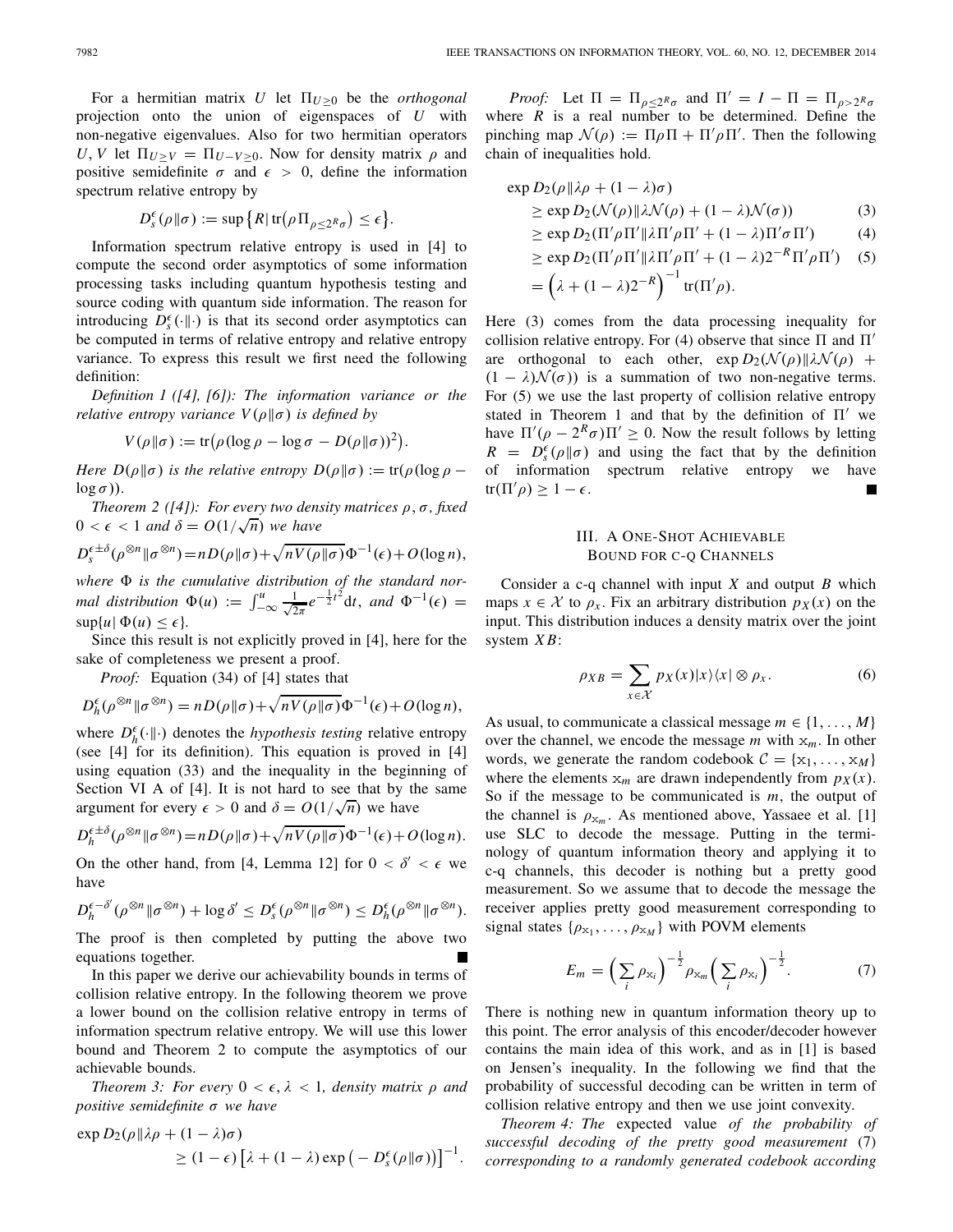,

*to distribution pX is bounded by*

<sup>E</sup>*C*Pr[succ]

$$
\geq M^{-1} \exp D_2 \left( \rho_{XB} \| \frac{1}{M} \rho_{XB} + (1 - \frac{1}{M}) \rho_X \otimes \rho_B \right)
$$

*where*  $\rho_{XB}$  *is defined in* (6).

For a classical channel, the above bound reduces to [1, Th. 1], although it is not expressed in terms of collision relative entropy in [1].

*Remark 1:* One might guess that replacing  $\frac{1}{M} \rho_{XB}$  +  $(1 - \frac{1}{M})\rho_X \otimes \rho_B$  by  $\rho_X \otimes \rho_B$  may also result in a valid *lower bound. This is incorrect since this would imply that the rate*  $D_2(\rho_{XB} \| \rho_X \otimes \rho_B) \geq D(\rho_{XB} \| \rho_X \otimes \rho_B) = I(X; B)_{\rho}$ *is asymptotically achievable with zero probability of error, which we know is not the case. Indeed we have examples of channels with integer capacity, whose capacity cannot be achieved with success probability of one. The above inequality between collision relative entropy and relative entropy is proved in [15], [16], and [20].*

*Proof:* Let us define

*M*

$$
\sigma_{UXB} = \frac{1}{M} \sum_{m=1}^{M} |m\rangle\langle m| \otimes |x_m\rangle\langle x_m| \otimes \rho_{x_m},
$$

and let  $\sigma_{UX}$  and  $\sigma_B$  be its corresponding marginal density matrices. Note that  $\sigma_{UXB}$  is a random density matrix. A direct computation verifies that the probability of successful decoding is equal to

$$
\Pr[\text{succ}] = \frac{1}{M} \sum_{m=1}^{M} \text{tr}\left(E_m \rho_{x_m}\right)
$$
  
= 
$$
\frac{1}{M} \text{tr}\left[\sum_{m=1}^{M} \left(\left(\sum_{i} \rho_{x_i}\right)^{-1/4} \rho_{x_m}\left(\sum_{i} \rho_{x_i}\right)^{-1/4}\right)^2\right]
$$
  
= 
$$
\frac{1}{M} \exp D_2(\sigma_{UXB} || \sigma_{UX} \otimes \sigma_B).
$$

Here the last step is our key observation; The success probability of pretty good measurement (transpose channel in general) can be written in terms of collision relative entropy.

Now using the data processing inequality and joint convexity properties of Theorem 1, the expected value of the probability of correct decoding with respect to randomly chosen codewords, is lower bounded using Jensen's inequality as follows:

$$
\mathbb{E}_{\mathcal{C}}Pr[\text{succ}] = \frac{1}{M} \mathbb{E}_{\mathcal{C}} \exp D_2(\sigma_{UXB} || \sigma_{UX} \otimes \sigma_B)
$$
  
\n
$$
\geq \frac{1}{M} \mathbb{E}_{\mathcal{C}} \exp D_2(\sigma_{XB} || \sigma_X \otimes \sigma_B)
$$
  
\n
$$
\geq \frac{1}{M} \exp D_2(\mathbb{E}_{\mathcal{C}} \sigma_{XB} || \mathbb{E}_{\mathcal{C}} \sigma_X \otimes \sigma_B).
$$

Computing  $\mathbb{E}_{\mathcal{C}} \sigma_{XB}$  and  $\mathbb{E}_{\mathcal{C}} \sigma_X \otimes \sigma_B$  gives the desired result:

$$
\mathbb{E}_{\mathcal{C}} \sigma_{XB} = \mathbb{E}_{\mathcal{C}} \frac{1}{M} \sum_{m} |x_{m}\rangle \langle x_{m}| \otimes \rho_{x_{m}}
$$

$$
= \mathbb{E}_{\mathcal{C}} |x_{1}\rangle \langle x_{1}| \otimes \rho_{x_{1}} = \rho_{XB}.
$$

$$
\mathbb{E}_{\mathcal{C}} \sigma_{X} \otimes \sigma_{B} = \mathbb{E}_{\mathcal{C}} \frac{1}{M^{2}} \sum_{m,m'} |x_{m}\rangle \langle x_{m}| \otimes \rho_{x_{m'}}
$$

$$
= \mathbb{E}_{\mathcal{C}} \frac{1}{M^2} \sum_{m} |x_m\rangle \langle x_m| \otimes \rho_{x_m}
$$

$$
+ \mathbb{E}_{\mathcal{C}} \frac{1}{M^2} \sum_{m \neq m'} |x_m\rangle \langle x_m| \otimes \rho_{x_{m'}}
$$

$$
= \frac{1}{M} \rho_{XB} + \left(1 - \frac{1}{M}\right) \rho_X \otimes \rho_B.
$$

Combining the above theorem with Theorem 3 we obtain the following one-shot lower bound:

*Corollary 1: For every distribution*  $p<sub>X</sub>$  *and*  $\epsilon > \delta > 0$ , *it is possible to transmit one out of M messages using a single use of the c-q channel, with the average probability of error being at most , provided that*

$$
M = \left[ \frac{\epsilon - \delta}{1 - \epsilon} \exp\left( D_s^{\delta}(\rho_{XB} || \rho_X \otimes \rho_B) \right) + 1 \right].
$$

#### *A. Second Order Asymptotics of c-q Channels*

For a channel  $x \mapsto \rho_x$  let  $M^*(n, \epsilon)$  be the maximum size of a codebook with codewords of length *n* whose average probability of successful decoding (under the optimal decoding algorithm) is at least  $1 - \epsilon$ . Then by the HSW theorem log  $M^*(n, \epsilon)$  (for small  $\epsilon > 0$ ) is roughly equal to *nC* where *C* is the Holevo information of the channel given by

$$
C = \max_{p_X} I(X; B)_{\rho}.
$$
 (8)

Here  $I(X; B)$ <sub>ρ</sub> denotes the mutual information corresponding to the joint state (6). Our goal in the second order analysis is to find a more accurate estimate of  $\log M^*(n, \epsilon)$ . Based on the method of types, it is already shown by Based on the method of types, it is already shown by<br>Winter [21] that  $\log M^*(n, \epsilon) = nC + O(\sqrt{n})$ . So we may winter [21] that  $\log M \cdot (n, \epsilon) = nC + O(\sqrt{n})$ . So we hay<br>write  $\log M^*(n, \epsilon) = nC + \sqrt{n} f(\epsilon) + o(\sqrt{n})$ . By computing the second order asymptotics we mean finding  $f(\epsilon)$ .

The second order asymptotics of c-c channels was first computed by Strassen [22]. Under a mild condition on the channel, he showed that for every  $0 < \epsilon < 1/2$ ,

$$
\log M^*(n, \epsilon) = nC + \sqrt{nV} \Phi^{-1}(\epsilon) + o(\log n). \tag{9}
$$

Here *V* is a parameter of the channel (independent of  $\epsilon$ ) which following [23] we call *channel dispersion*. Channel dispersion has recently been studied further by Polyanskiy et al. [23] and Hayashi [24]. For c-q channels, the second order asymptotics has been computed very recently by Tomamichel and Tan [5]. Here we re-derive the achievability part of their result.

*Theorem 5: For every c-q channel*  $x \mapsto \rho_x$  *and*  $0 < \epsilon < 1$ *we have*

$$
\log M^*(n, \epsilon) \ge nC + \sqrt{nV_{\epsilon}} \Phi^{-1}(\epsilon) + O(\log n),
$$

*where* C is the channel capacity given by  $(8)$ . Also,  $V_{\epsilon}$  is the *channel dispersion given by*

$$
V_{\epsilon} = \begin{cases} \min_{p_X \in \mathcal{P}} V(\rho_{XB} || \rho_X \otimes \rho_B), & 0 < \epsilon < 1/2, \\ \max_{p_X \in \mathcal{P}} V(\rho_{XB} || \rho_X \otimes \rho_B), & 1/2 \le \epsilon < 1, \end{cases}
$$

*where* ρ*X B is defined in* (6)*, P is the set of capacity achieving input distributions, i.e. the set of distributions pX that achieve the optimal value in* (8), and  $V(\cdot||\cdot)$  *is given in Definition 1.*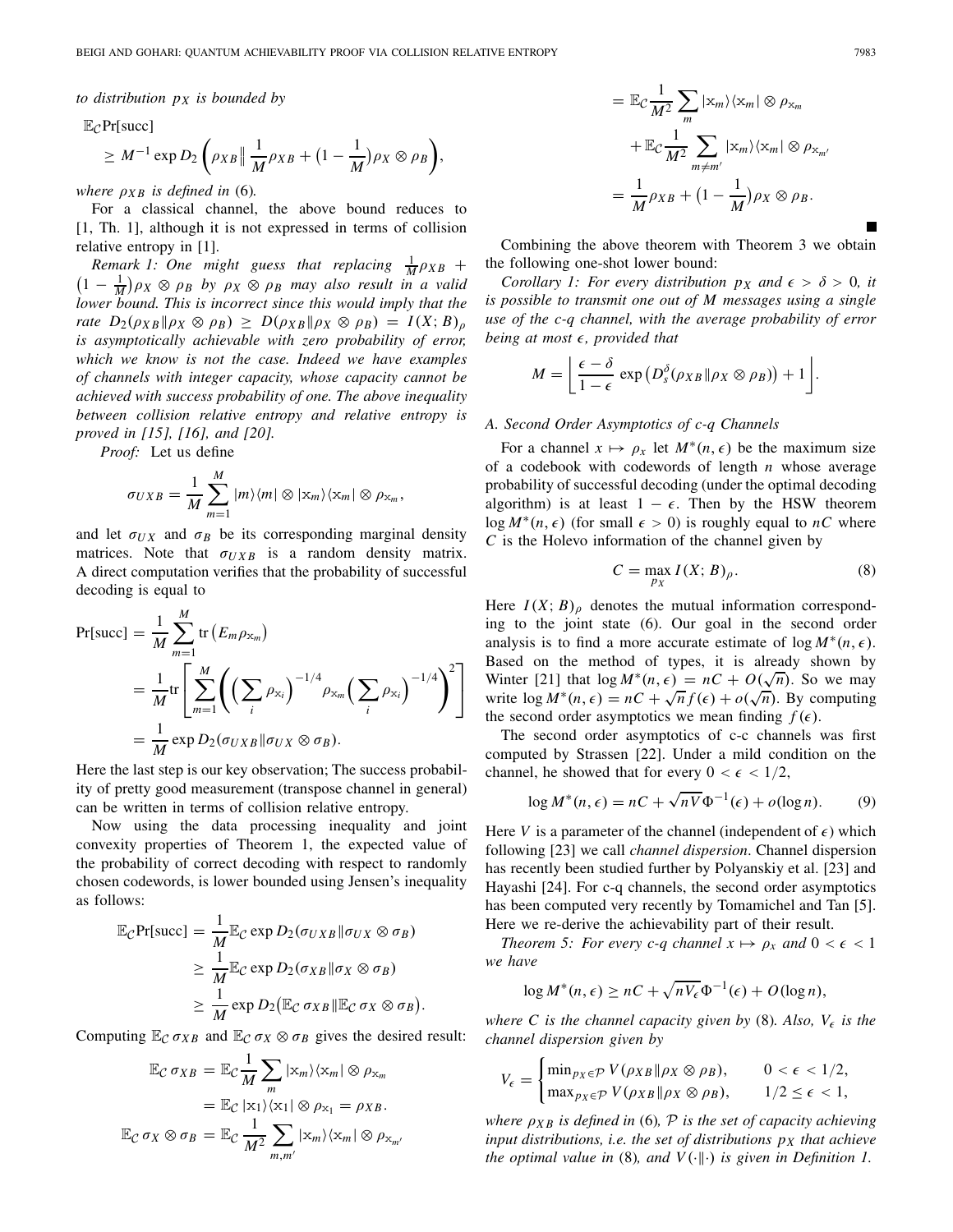*Proof:* By Corollary 1, for every distribution *pX* and  $\epsilon > \delta > 0$  we have

$$
\log M^*(n, \epsilon) \ge D_s^{\delta}(\rho_{XB}^{\otimes n} || \rho_X^{\otimes n} \otimes \rho_B^{\otimes n}) + \log \left(\frac{\epsilon - \delta}{1 - \epsilon}\right).
$$

Letting  $\delta = \epsilon - 1/\sqrt{n}$ , using Theorem 2, and optimizing over *pX* give the desired result.

In particular, this theorem finds a new proof for the achievability part of the HSW theorem (i.e., maximum mutual information is an achievable rate for c-q channel coding) via a pretty good measurement that is *directly* applied to signal states. To the best knowledge of the authors, none of the previous proofs of the achievability part of HSW has this feature.

#### IV. QUANTUM HYPOTHESIS TESTING

Suppose that a physical system is randomly prepared in one of the two states  $\rho, \sigma$ , which are called the hypotheses. To distinguish which hypothesis is the case we apply a POVM measurement  $\{F_{\rho}, F_{\sigma}\}\$  on the system. Such a measurement may cause an error in detecting the right hypothesis, and the goal of the hypothesis testing problem is to find the smallest possible probability of such an error. Indeed there are two types of error: Type I error is defined to be the probability of mis-detecting the hypothesis when the system is prepared in state  $\rho$ , and Type II error is defined similarly when the system is prepared in state  $\sigma$ . Then we have

and

$$
Pr[\text{type I error}] = \text{tr}(\rho F_{\sigma}),
$$

$$
Pr[\text{type II error}] = \text{tr}(\sigma F_{\rho}).
$$

In the asymmetric hypothesis testing problem we assume that the cost associated to type II error is much higher than the cost corresponding to type I error. So the probability of type II error should be minimized, while we only put a bound on the probability of type I error. Quantum Stein's lemma [25], [26] states that for every  $\epsilon > 0$ , there is a POVM  ${F_{\rho}^{(n)}, F_{\sigma}^{(n)}}$  to distinguish the hypotheses  $\rho^{\otimes n}$  and  $\sigma^{\otimes n}$  such that Pr[type I error]  $\leq \epsilon$  and

Pr[type II error] 
$$
\leq
$$
 exp $(-nD(\rho||\sigma) + o(n)).$ 

Moreover,  $D(\rho||\sigma)$  is the optimal such error exponent. Also the one-shot hypothesis testing problem has been studied in [8] and [10]. Here we first prove a one-shot bound for the quantum hypothesis problem and then compute the asymptotics of our bound.

*Theorem 6: For every*  $\epsilon > \delta > 0$  *there is a POVM measurement*  ${F_{\rho}, F_{\sigma}}$  *for the one-shot hypothesis testing problem such that* Pr[type I error]  $\leq \epsilon$  *and* 

 $Pr[\text{type II error}] \leq \exp\left(-D_s^{\epsilon-\delta}(\rho||\sigma) - \log \delta\right).$ *Proof:* Consider the POVM with elements

$$
F_{\rho} = (\rho + M\sigma)^{-1/2} \rho (\rho + M\sigma)^{-1/2}
$$

and

$$
F_{\sigma} = (M^{-1}\rho + \sigma)^{-1/2}\sigma (M^{-1}\rho + \sigma)^{-1/2},
$$

where *M* is a positive real number to be determined. Observe that the choice of this POVM is motivated by the proof of Theorem 4. The probability of type I error is equal to

Pr[type I error] = 
$$
1 - \text{tr}(\rho F_{\rho})
$$
  
=  $1 - \exp D_2(\rho || \rho + M\sigma)$ .

Then using Theorem 3 we have

$$
1 - \Pr[\text{type I error}]
$$
  
 
$$
\geq (1 - (\epsilon - \delta)) (1 + M \exp(-D_s^{\epsilon - \delta}(\rho || \sigma)))^{-1}
$$

The probability that type II error event does not occur, is equal to

.

$$
1 - Pr[type II error]= exp D2(σ ||M-1ρ + σ)= (1 + M-1)-1 exp D2(σ || \frac{M-1}{1 + M-1ρ} + \frac{1}{1 + M-1σ})\ge (1 + M-1)-1,
$$

where in the last line we use the positivity of collision relative entropy (see Theorem 1). Letting  $M = \exp(D_s^{\epsilon-\delta}(\rho||\sigma) +$  $log \delta$ ) gives the desired result.

The measurement  ${F_\rho, F_\sigma}$  used in the above proof is a pretty good measurement associated to unnormalized signal states  $\{\rho, M\sigma\}$ . Should we allow general types of measurement, we can let  $F_{\rho} = \prod_{\rho > 2^R \sigma}$  and  $F_{\sigma} = \prod_{\rho < 2^R \sigma}$  for an appropriate choice of *R*. With this measurement we get an even better bound, comparing to that given in Theorem 6. However, the significance of the above proof is that a pretty good measurement gives a one-shot bound for the hypothesis testing problem.

The second order asymptotics of quantum hypothesis testing has been found independently in [4] and [6]. The achievability part of their result can be derived using Theorem 2 and part of their result can<br>Theorem 6 for  $\delta = 1/\sqrt{n}$ .

*Theorem 7: For every*  $\epsilon > 0$  *and n there exists a POVM to distinguish*  $\rho^{\otimes n}$  *and*  $\sigma^{\otimes n}$  *such that* Pr[type I error]  $\leq \epsilon$  *and that*

– 
$$
log Pr[type II error]
$$

$$
\geq n D(\rho || \sigma) + \sqrt{n V(\rho || \sigma)} \Phi^{-1}(\epsilon) + O(\log n).
$$

## V. DATA COMPRESSION WITH QUANTUM SIDE INFORMATION

Let

$$
\rho_{XB} = \sum_{x} p_X(x) |x\rangle\langle x| \otimes \rho_x,
$$

be a c-q state. Suppose that Alice receives *x* with probability  $p_X(x)$ , in which case Bob receives system *B* in state  $\rho_x$ . The goal of Alice is to transmit *x* to Bob by sending a message *m*. To this end, they may fix an encoding hash function  $g : \mathcal{X} \to \{1, \ldots, M\}$ . Then Alice after receiving *x* sends  $m = g(x)$  to Bob. Now, Bob has access to  $\rho_x$  and  $m = g(x)$ ; his goal is to guess *x*. He knows that *x* is in the set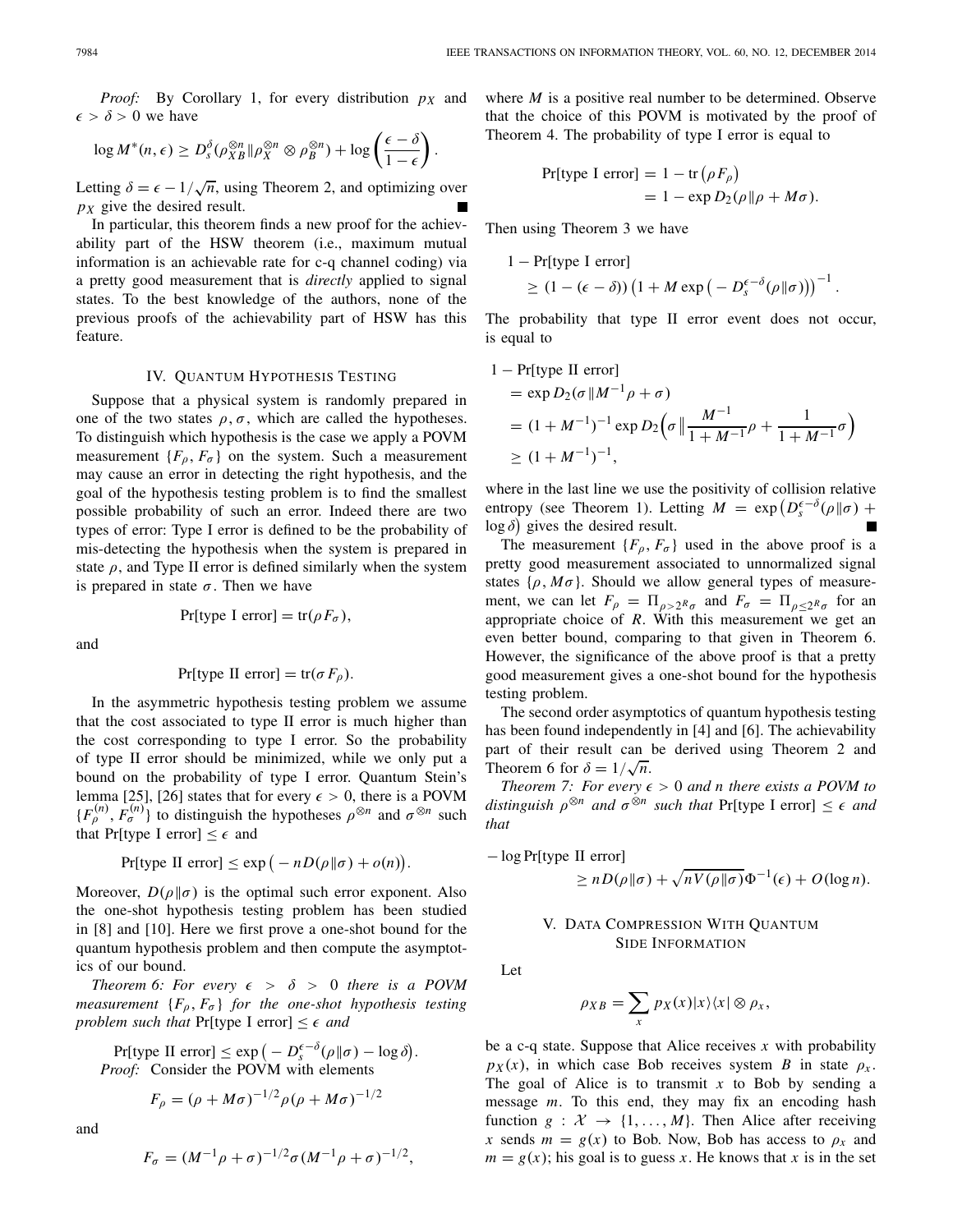$$
F_x^m = p_X(x) \Big( \sum_{x'} p_X(x') \rho_{x'} \mathbf{1}_{\{g(x') = m\}} \Big)^{-1/2} \rho_x \Big( \sum_{x'} p_X(x') \rho_{x'} \mathbf{1}_{\{g(x') = m\}} \Big)^{-1/2}.
$$
 (10)

 $g^{-1}(m) = \{x' | g(x') = m\}$ . So to pick an element of  $g^{-1}(m)$ , Bob applies some measurement

$$
\{F_{x'}^m \mid x' \in \mathcal{X}, g(x') = m\},\
$$

on his state  $\rho_x$ . Note that this measurement depends on Alice's message *m* and its outcome is some element of  $g^{-1}(m)$ . Assuming that Alice's input is  $x$ , the probability that Bob successfully decodes *x* is then equal to  $tr(\rho_x F_x^m)$  where  $m = g(x)$ . This can be equivalently written as

$$
Pr[succ|X = x] = \sum_{m} \mathbf{1}_{\{m=g(x)\}} tr(\rho_x F_x^m),
$$

where  $\mathbf{1}_{\{m=q(x)\}}$  is equal to 1 if  $g(x) = m$  and is equal to 0 otherwise. As a result,

the probability of successful decoding is equal to

$$
Pr[succ] = \sum_{x,m} p_X(x) \mathbf{1}_{\{m=g(x)\}} tr(\rho_x F_x^m).
$$

This problem is called classical source coding (or data compression) with quantum side information, also known as the c-q Slepian-Wolf problem. Needless to say, the goal is to minimize *M* while keeping the average probability of successful decoding close to one. It is shown in [27] that the optimal asymptotic rate of communication required to achieve this goal is the conditional entropy  $H(X|B)$ <sub>p</sub>. A one-shot achievable and converse bound for this problem is derived in [11]. Moreover, the second order asymptotics of this problem has been computed in [4]. Here we prove a one-shot achievable bound for this problem.

*Theorem 8: For every*  $\epsilon > 0$ *, there is an encoding map*  $g: \mathcal{X} \to \{1, \ldots, M\}$  *and decoding measurements*  $\{F_x^m | x \in$  $\mathcal{X}, g(x) = m$  *such that the probability of correct decoding is bounded by*

$$
Pr[\text{succ}] \ge \exp D_2 \left(\rho_{XB} \|(1 - \frac{1}{M})\rho_{XB} + \frac{1}{M}I_X \otimes \rho_B\right)
$$
  
\n
$$
\ge \frac{1 - \epsilon}{1 + M^{-1} \exp\left(-D_2^{\epsilon}(\rho_{XB} \| I_X \otimes \rho_B)\right)}.
$$
  
\n*Proof.* Sumpose that Alice's encoding map of A.

*Proof:* Suppose that Alice's encoding map  $g : \mathcal{X} \rightarrow$  $\{1, \ldots, M\}$  is chosen randomly, i.e.,  $g(x)$  is chosen uniformly at random and independent of other  $g(x')$ ,  $x' \neq x$ . As before we use  $g(x)$  (in *mathtt* format) to denote this random function. Let the decoding POVM of Bob when receiving  $m \in \{1, ..., M\}$  be  $\{F_x^m | x \in \mathcal{X}, g(x) = m\}$  where  $F_x^m$  is defined on the top of the page in equation (10). Observe that this POVM is indeed a pretty good measurement corresponding to the unnormalized signal states  $\{p_X(x')\rho_{x'} | x' \in$  $g^{-1}(m)$ . Then the expectation value of the average probability of correct decoding is equal to

$$
\mathbb{E}_{g} \text{Pr}[\text{succ}] = \mathbb{E}_{g} \sum_{x,m} p_{X}(x) \mathbf{1}_{\{g(x)=m\}} \text{tr} \left( \rho_{x} F_{x}^{m} \right)
$$

$$
= M \mathbb{E}_{g} \sum_{x} p_{X}(x) \mathbf{1}_{\{g(x)=1\}} \text{tr} \left( \rho_{x} F_{x}^{1} \right).
$$

This can be written in terms of collision relative entropy as  $\mathbb{E}_{q}$ Pr[succ] =  $M\mathbb{E}_{q}$  exp  $D_2(\sigma_{XB}|| \tau_{XB})$  where

$$
\sigma_{XB} = \sum_{x} p(x) \mathbf{1}_{\{\mathrm{g}(x)=1\}} |x\rangle\langle x| \otimes \rho_x,
$$

and

$$
\tau_{XB} = \left(\sum_{x} \mathbf{1}_{\{g(x)=1\}} |x\rangle\langle x| \right) \otimes \left(\sum_{x'} p(x') \mathbf{1}_{\{g(x')=1\}} \rho_{x'}\right).
$$

Then using Jensen's inequality and the joint convexity of  $\exp D_2(\cdot\|\cdot)$  we arrive at

$$
\mathbb{E}_{\mathcal{G}}Pr[\text{succ}] \geq M \exp D_2(\mathbb{E}_{\mathcal{G}} \sigma_{XB} \|\mathbb{E}_{\mathcal{G}} \tau_{XB}).
$$

We have  $\mathbb{E}_{\mathbb{G}} \sigma_{XB} = \frac{1}{M} \rho_{XB}$ , and

$$
\mathbb{E}_{g} \tau_{XB} = \mathbb{E}_{g} \sum_{x,x'} p(x') \mathbf{1}_{\{g(x)=1\}} \mathbf{1}_{\{g(x')=1\}} |x\rangle\langle x| \otimes \rho_{x'}
$$
  
= 
$$
\sum_{x,x'} p(x') \Big( \frac{1}{M} \mathbf{1}_{\{x=x'\}} + \frac{1}{M^2} \mathbf{1}_{\{x \neq x'\}} \Big) |x\rangle\langle x| \otimes \rho_{x'}
$$
  
= 
$$
\Big( \frac{1}{M} - \frac{1}{M^2} \Big) \rho_{XB} + \frac{1}{M^2} I_X \otimes \rho_B.
$$

Finally, using Theorem 3 we obtain

 $\mathbb{E}_{\alpha}$ Pr[succ]

$$
\geq M \exp D_2 \left( \frac{1}{M} \rho_{XB} \left\| \left( \frac{1}{M} - \frac{1}{M^2} \right) \rho_{XB} + \frac{1}{M^2} I_X \otimes \rho_B \right) \right)
$$
  
=  $\exp D_2 \left( \rho_{XB} \left\| \left( 1 - \frac{1}{M} \right) \rho_{XB} + \frac{1}{M} I_X \otimes \rho_B \right) \right)$   
 $\geq (1 - \epsilon) \left[ 1 - M^{-1} + M^{-1} \exp \left( -D_s^{\epsilon} (\rho_{XB} || I_X \otimes \rho_B) \right) \right]^{-1}$   
 $\geq (1 - \epsilon) \left[ 1 + M^{-1} \exp \left( -D_s^{\epsilon} (\rho_{XB} || I_X \otimes \rho_B) \right) \right]^{-1}.$ 

*Corollary 2: For every*  $\epsilon > \delta > 0$  *there is a protocol for classical data compression with quantum side information with*

$$
M = \lceil \exp(-D_s^{\delta}(\rho_{XB} || I_X \otimes \rho_B) - \log(\epsilon - \delta)) \rceil,
$$

*whose probability of error is at most*  $\epsilon$ *.* 

*Remark 2: Again using Theorem 2 the achievability part of the asymptotic analysis of [4] for the c-q Slepian-Wolf problem can be derived from the above corollary.*

#### VI. CONCLUSION

We proposed a partial quantum extension of the technique of [1] and applied it to three basic information theoretic problems in the quantum case. In our generalization we noticed that some of the expressions of [1] can be written in terms of collision relative entropy, and used the joint convexity of its exponential. A full generalization of the technique of [1] to more complicated scenarios such as channels with state, and quantum Marton coding requires new tools to meet the challenges of dealing with non-commuting operators as well